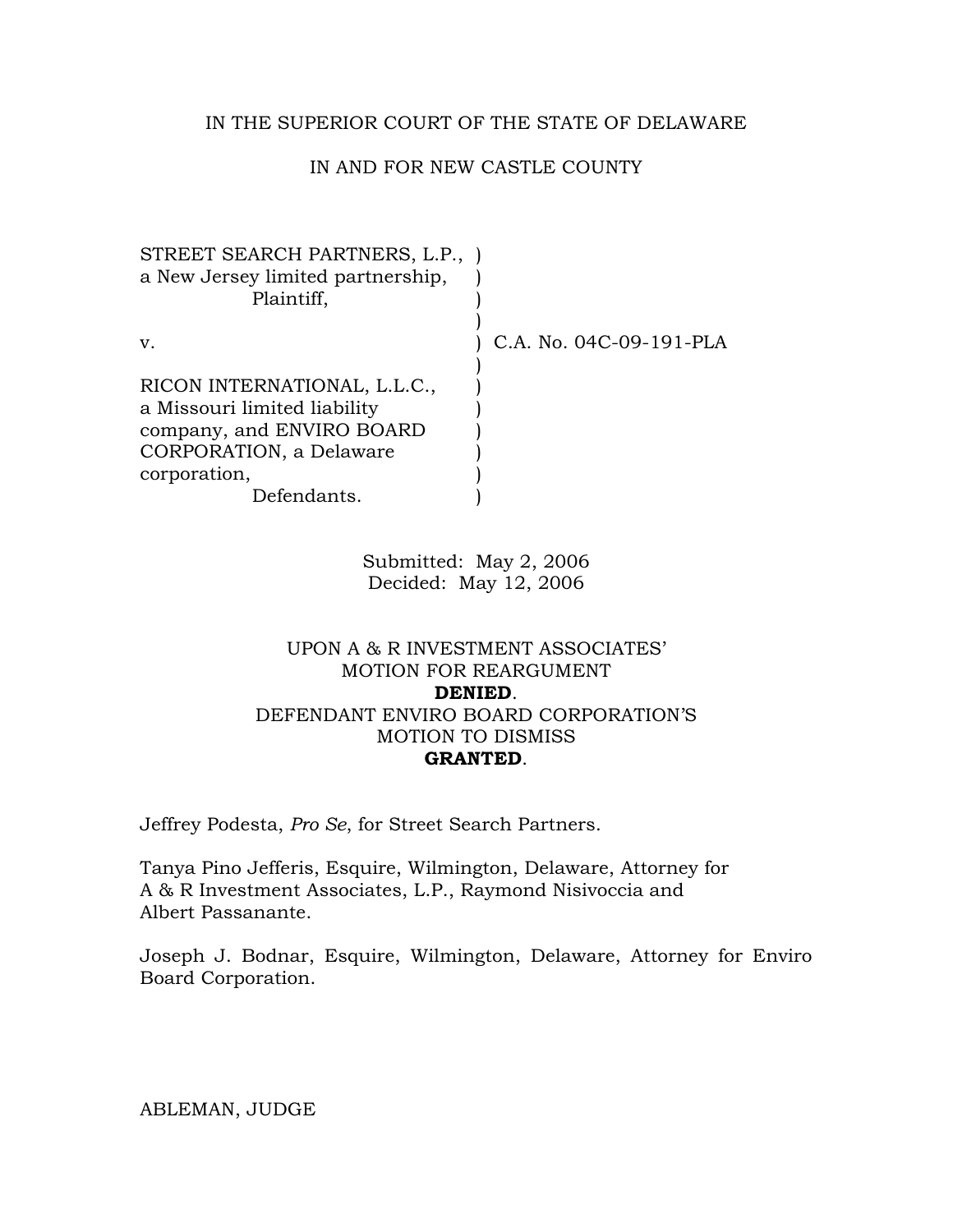I have considered A&R Investment Associates' ("A&R") LP Motion for Reargument. Because the Court did not misapprehend the law or the facts in its previous decision, the Motion is **DENIED**. Furthermore, because a corporate entity may not appear without counsel in Delaware courts, and Plaintiff Street Search has failed to have substitute counsel enter an appearance after its original counsel withdrew, Defendant's Motion to Dismiss is **GRANTED**.

### *Facts*

Plaintiff Street Search Partners LP ("Street Search" or "Plaintiff") loaned \$250,000 to Defendant Ricon International, LLC ("Ricon") with instructions for Ricon to re-loan the money to Enviro Board Corporation ("Enviro Board"). Enviro Board failed to repay the loan to Ricon, and, as a result, Ricon subsequently did not repay its related loan with Street Search.

Street Search filed its complaint against both Ricon and Enviro Board on September 22, 2004, alleging a variety of claims against each. Ricon has never entered an appearance, leaving Enviro Board the only defendant at bar. This Court dismissed all of Street Search's claims against Enviro Board, with the exception of an unjust enrichment claim, holding that no privity exists between Enviro Board and Street Search, and that Street Search was not an intended third party beneficiary of the loan contract between Enviro Board and Ricon.<sup>[1](#page-1-0)</sup>

<span id="page-1-0"></span><sup>&</sup>lt;sup>1</sup> Street Search Partners, LP v. Ricon Int'l, 2005 WL 1953094 (Del. Super.).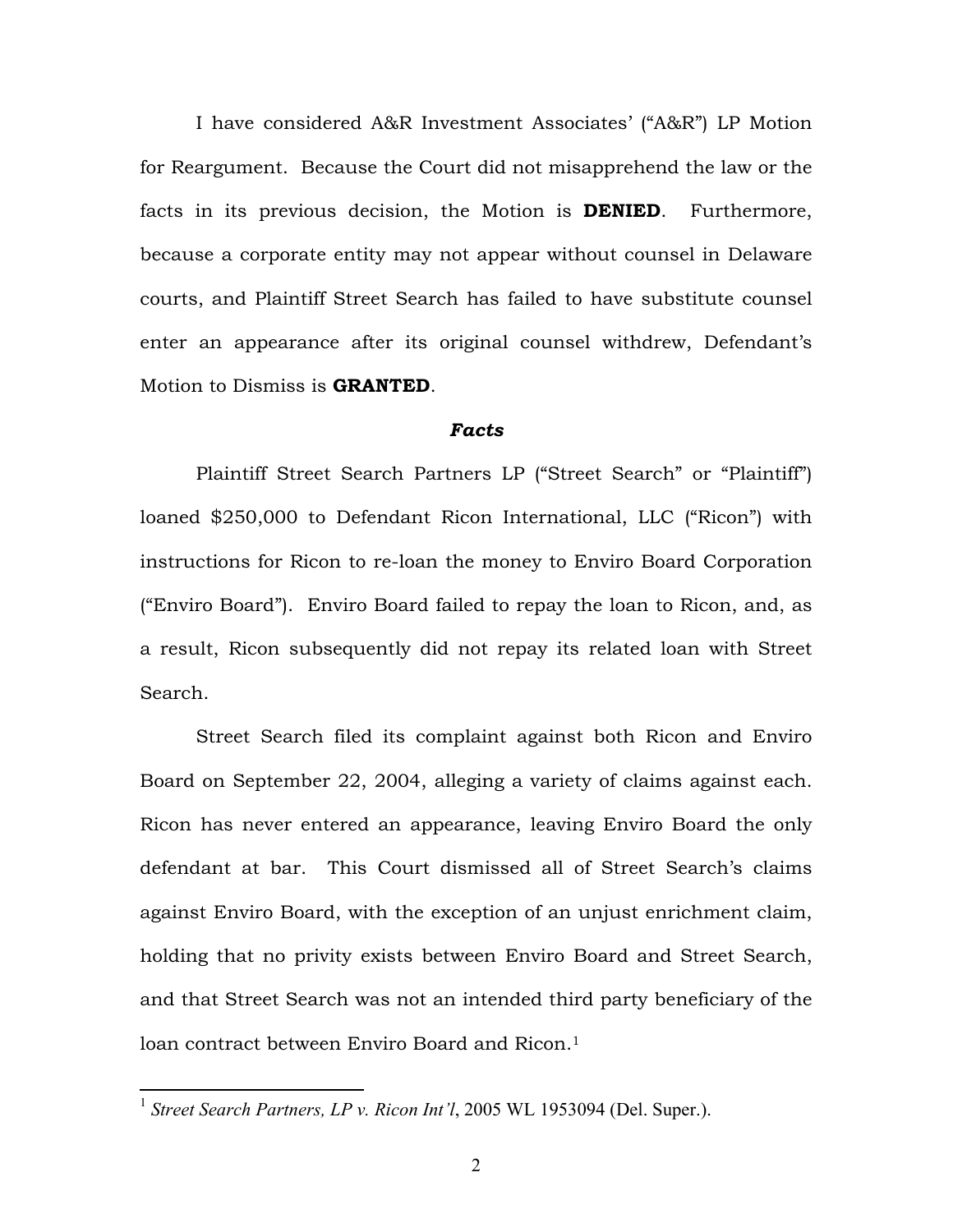Street Search then encountered financial difficulties, resulting in the withdrawal of its attorneys for Street Search's failure to satisfy outstanding legal invoices. This Court gave Street Search thirty days to engage substitute counsel and file a notice of substitution of counsel. The day before the deadline, the Court's assistant received a telephone call from an attorney (presumably A&R's counsel) requesting a short extension of the deadline, which was granted. Two days later, A&R filed a Motion to Intervene as assignees-in-interest for the purpose of pursuing Street Search's claims against the defendants. Attached to the motion was a contract indicating that Street Search, "for good and valuable consideration," had transferred all interest in its claims against Enviro Board and Ricon to A&R. Enviro Board filed a response, opposing A&R's intervention as "champertous."

The Court ruled from the Bench, denying the motion as champertous. Enviro Board then filed a Motion to Dismiss the action on the grounds that Street Search failed to comply with the Court order requiring substitution of counsel within thirty days, is unrepresented to date, and no other party exists to prosecute the action in Street Search's stead. The Court dismissed the action from the Bench as no one appeared as counsel for Street Search. This is the Court's decision on A&R's Motion for Reargument, and its reasons for granting Enviro Board's Motion to Dismiss.

3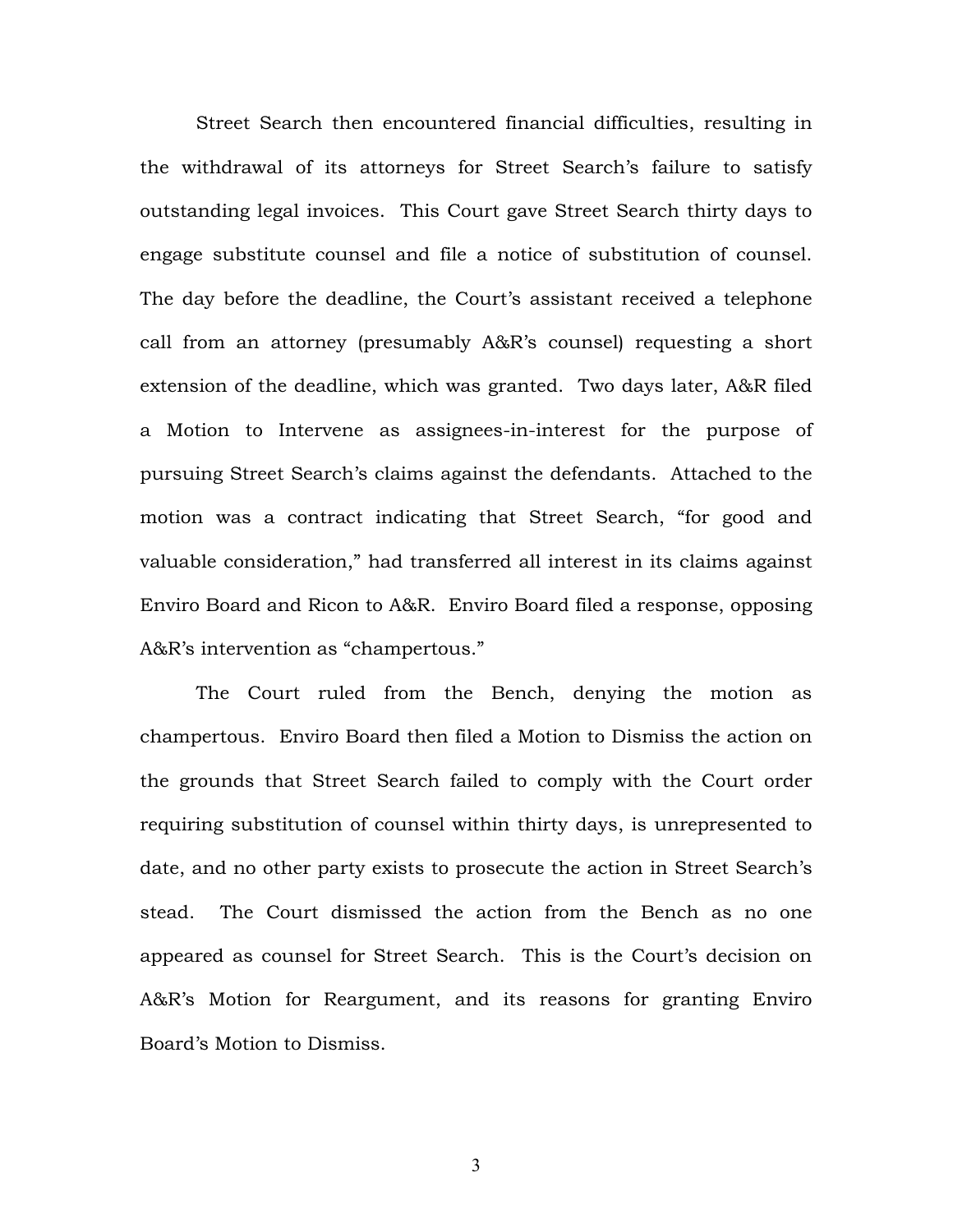#### *Law*

The standard for a Motion for Reargument pursuant to Superior Court Civil Rule 59(e) is that the court "misapprehended the law or facts" in its previous decision, such that the outcome would have been different if the court had been fully and correctly informed[.2](#page-3-0) Such motion should not be used to merely "rehash the arguments already decided by the court."[3](#page-3-1) Nor will the Court consider new arguments that could have previously been raised[.4](#page-3-2) The Court may dismiss an action pursuant to Rule 41(b) for failure of the plaintiff to prosecute or comply with any order of the Court.

## *Discussion*

#### A. The Motion to Intervene

A&R moved to intervene in this action as a matter of right, and now argues that the Court's denial of this request is an incorrect application of the law. Rule 24 permits third parties to intervene in litigation that directly affects a real interest held by that party. In order for the Court to grant such a motion, the applicant must show that it holds an interest that shares a common question of law or fact with the main action, that the interest will be directly and immediately affected by the litigation, and that either the applicant's interest is not identical to that of a present party, or the representation provided by existing parties

<span id="page-3-0"></span> <sup>2</sup> *Steadfast Ins. Co. v. Eon Labs Mfg., Inc.*, 1999 WL 743982 (Del. Super.)

<span id="page-3-1"></span><sup>3</sup> *Cunningham v. Horvath*, 2004 WL 2191035 (Del. Super.).

<span id="page-3-2"></span><sup>4</sup> *Plummer v. Sherman*, 2004 WL 63414 (Del. Super.).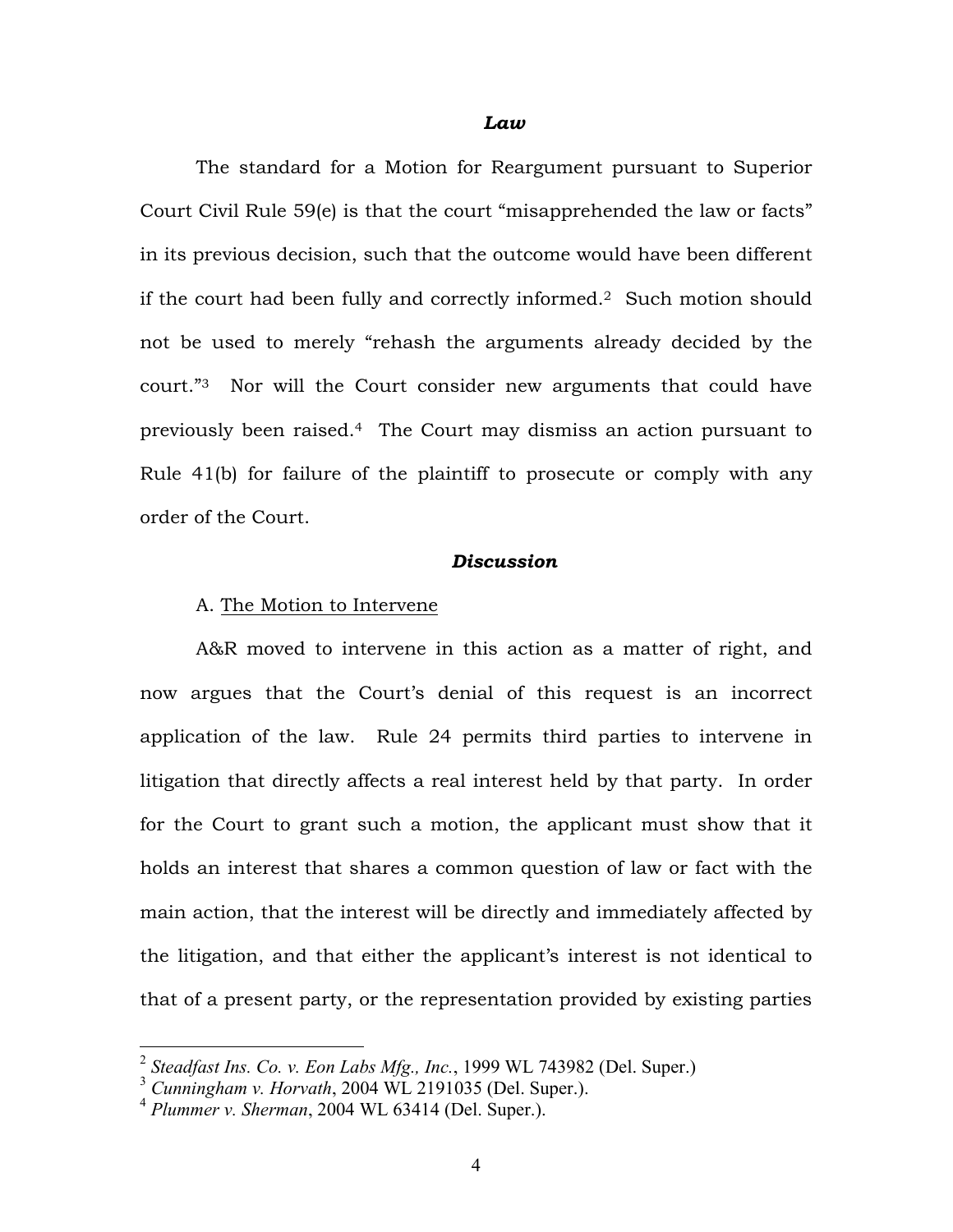at bar is inadequate to protect the applicant's interests. Where the applicant's interest is identical to that of one of the litigating parties, the applicant must make a compelling showing that representation is inadequate.[5](#page-4-0)

In this case, A&R has petitioned to intervene, but has no right of its own to be joined in the action. Instead, A&R is attempting to assert Plaintiff's interest and step into Plaintiff's shoes, without actually becoming the party-in-interest. Rule 24 does not contemplate such a situation, but instead is intended to permit an interested party, who is not otherwise a party to the litigation, to join in a suit in order to protect its own rights.[6](#page-4-1) Because intervention permits the Court to effect what is essentially a joinder of interested parties,<sup>7</sup> if the Court allowed A&R to intervene in this action, Street Search would remain the plaintiff party in interest asserting its claims, while A&R would be joined as an intervening interested party, also asserting Street Search's claims.

This result would not only be absurd, but also pointless. Even if A&R were permitted to intervene, the Court is still required to dismiss the action due to Street Search's failure to retain substitute counsel during the allotted time, resulting in Street Search's inability to maintain this claim. Dismissal is thus required because Delaware law does not permit legally distinct, artificial entities to be unrepresented by counsel

<span id="page-4-0"></span> <sup>5</sup> *Cheswold Aggregates, LLC v. Town of Cheswold*, 1999 WL 743302, at \*2 (Del. Super.).

<span id="page-4-1"></span><sup>6</sup> *See Bramble Transp., Inc. v. Sam Senter Sales, Inc.*, 294 A.2d 97 (Del. Super.)

<span id="page-4-2"></span><sup>7</sup> *See White v. Metzer*, 159 A.2d 788 (Del. Super. Ct. 1960).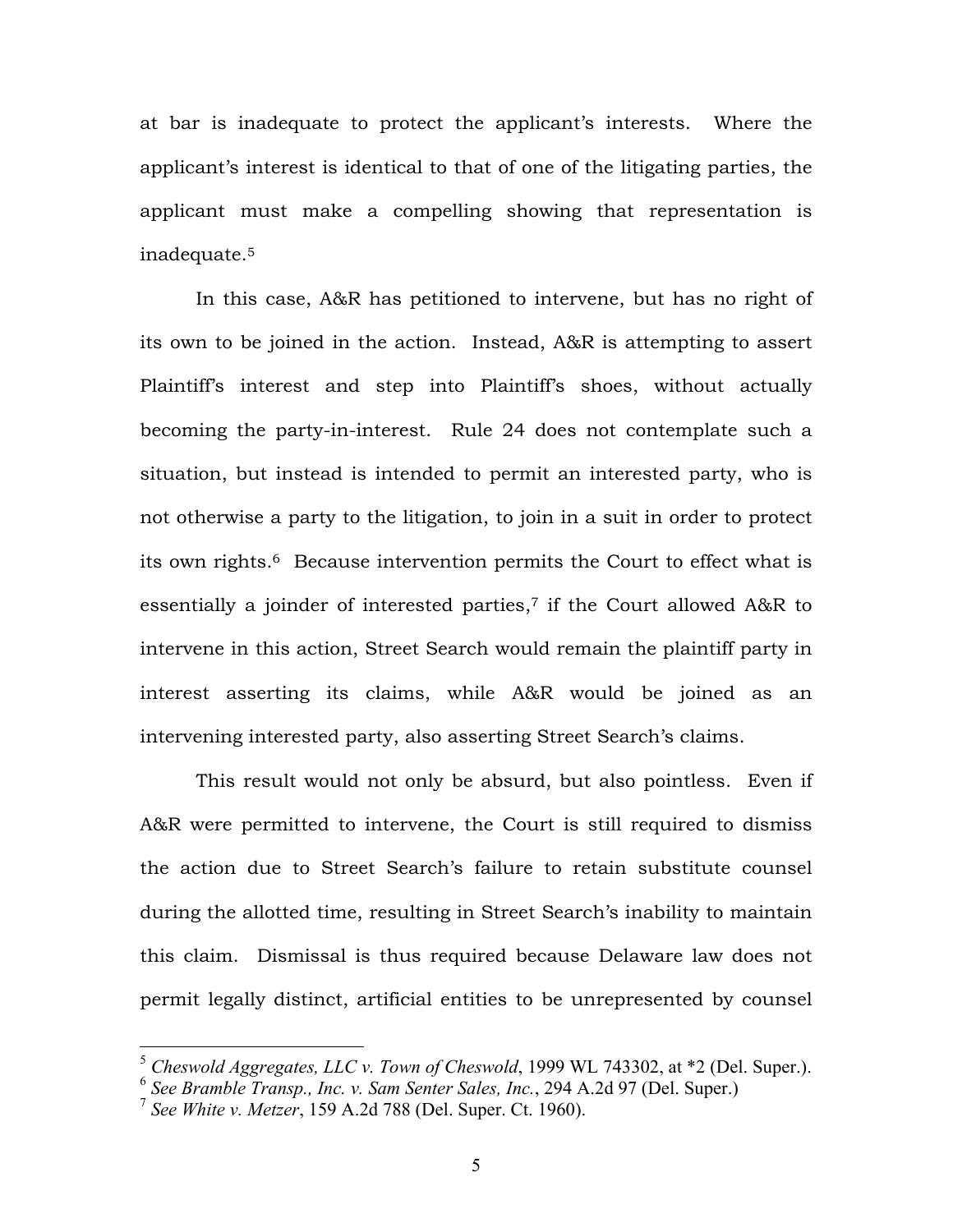in court[.8](#page-5-0) Although A&R has tenaciously defended its position that this Court should permit intervention, the case must nevertheless still be dismissed for Plaintiff's failure to obtain counsel and prosecute its claim. As an intervenor, A&R would not have the right to prosecute Street Search's claims for it, but could only represent its own interests in the litigation between Street Search and the defendants. If Street Search does not prosecute its claim, A&R, as intervenor, could not maintain the suit in Street Search's stead because A&R has no claim of its own against Defendants.

Because the end result is the same whether the Court grants or denies the motion, the Court cannot fathom why Street Search has pursued its argument in the dogged manner it has. The Court can only speculate that A&R may have confused intervention and substitution, or that it knows that the Assignment did not effectively transfer all rights in the litigation that would enable A&R to become the actual party in interest. The Court suspects the latter over the former. Indeed, the Court must agree that the attempted assignment of interest fails to transfer Street Search's interest in its claims against Defendant. Still, as will be detailed below, even if the Court treats the Motion to Intervene as a Motion to Substitute, A&R's attempt to maintain this litigation fails.

<span id="page-5-0"></span> <sup>8</sup> *Poore v. Fox Hollow Enters.* 1994 WL 150872 (Del. Super.) (LLC provides limited liability such that member may not appear for the entity in court without proper legal representation); *Arbor Place LP v. Encore Opportunity Fund LLC*, 2002 WL 205681, ) (holding that the law treats LLC and LP treated the same because Delaware's LLC Act was modeled on Delaware's LP Act).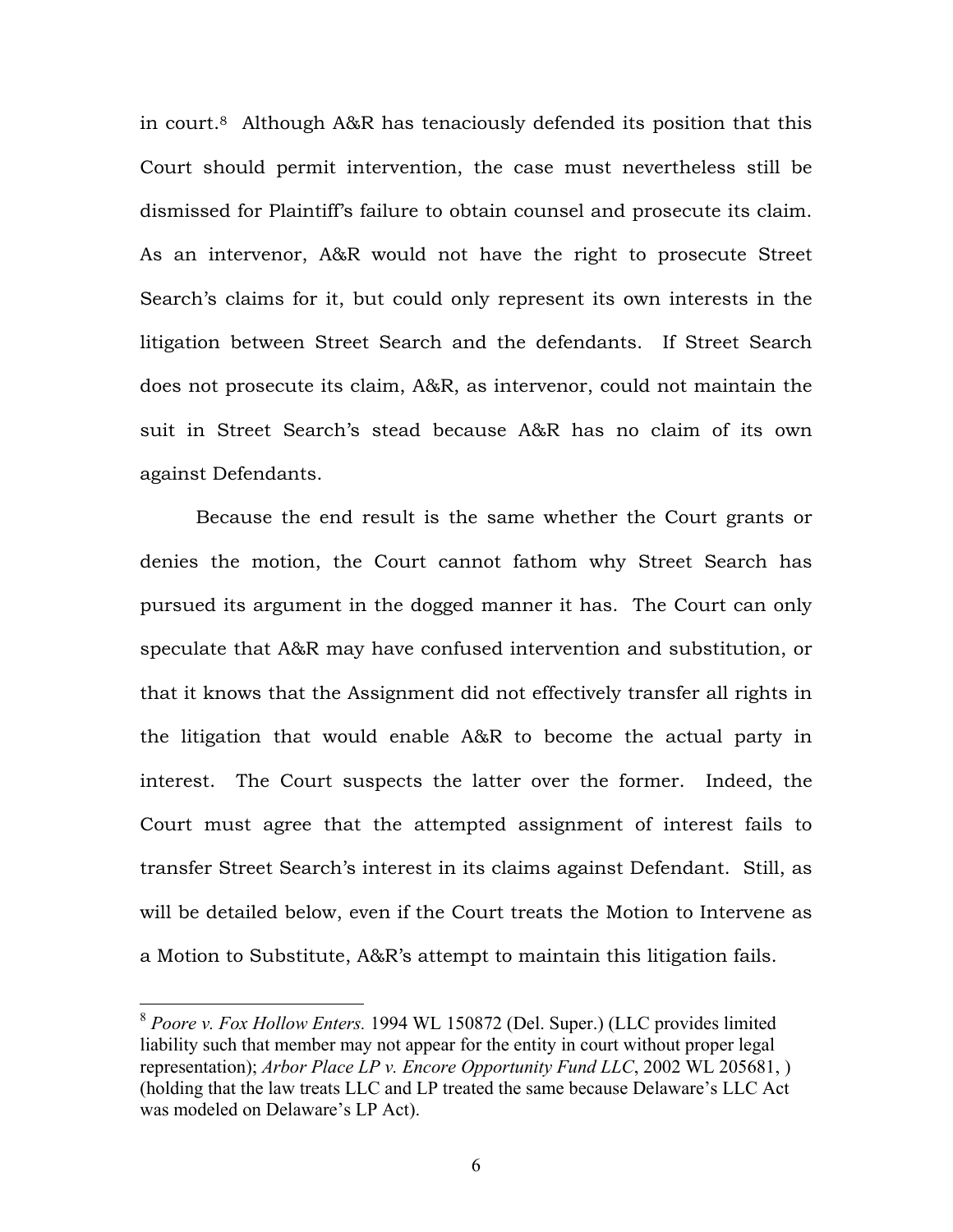### B. The Assignment

<span id="page-6-1"></span>Although A&R noticed and argued its motion as a Motion to Intervene, the substance of the motion may be evaluated as a motion to substitute parties. Attached to A&R's Motion to Intervene is an Assignment of Claims that purports to transfer Street Search's interest in its claims against Ricon and EnviroBoard "in connection with a Settlement" reached in New Jersey.<sup>9</sup> In addition, affidavits have been submitted to the Court indicating that Plaintiff Street Search is unable to continue this litigation due to financial hardship. This motion may therefore be considered substantively as a Motion to Substitute, since the apparent intent is to permit A&R to step into Plaintiff's shoes so as to continue the litigation that Street Search cannot. As is illustrated below, however, even under a substitution analysis A&R cannot salvage this litigation.

Rule 25 permits the substitution of parties where one party transfers its interest during the pendency of the action. The Court has the discretion to allow substitution, dependent on whether there has been a proper transfer of interest in the litigation to an assignee.<sup>10</sup> The

<span id="page-6-0"></span><sup>&</sup>lt;sup>9</sup> It is the Court's understanding that this litigation was initiated by A&R against Street Search in New Jersey prior to the filing of this action. The Court finds it remarkable that A&R's counsel would attempt to appear on behalf of Street Search during the hearing on the Motion to Dismiss, when the two are adversaries in New Jersey.

<sup>&</sup>lt;sup>10</sup> Manubay v. Autumnwood Assocs., LP, 1997 WL 383020 (Del. Ch.) (declining to permit a substitution where no transfer of interest had occurred); *see also Schock Bros. v. Raskin*, 1991 WL 166076 (Del. Super.) (noting that Rule 25 "does not require that anything be done after an interest has been transferred. The action may be continued by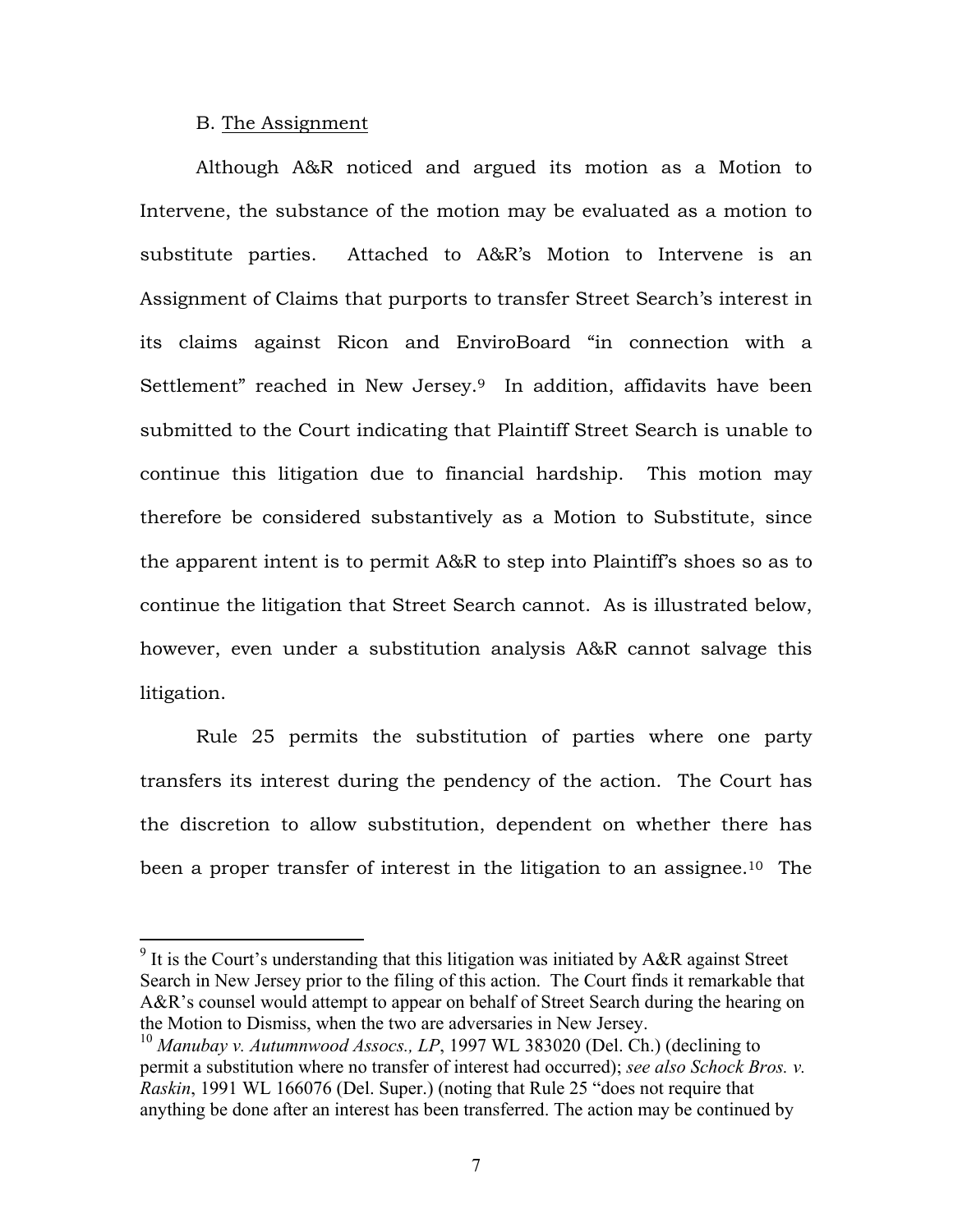question thus becomes whether the interest in this litigation has been properly assigned.

Enviro Board argues that the assignment is invalid because unjust enrichment is an equitable claim personal to Street Search, and therefore cannot be assigned. Generally, a chose in action, or the right to bring an action, is transferable if it is the type of claim that would survive the hypothetical death of the assignor and pass to his or her personal representative.[11](#page-7-0) At common law, survivable actions are those that primarily affect property and property rights, while nonsurvivable actions are those in which the injury is personal, or specific to the person.<sup>12</sup> That common law rule was expanded by statute in Delaware under 10 *Del. C.* § 3701, which provides that "all causes of action, except actions for defamation, malicious prosecution, or upon penal statutes shall survive…" Enviro Board's argument seems to imply that equitable claims are, by nature, personal. Although many equitable claims are personal, and therefore untransferable, claims for breach of fiduciary obligations and resultant unjust enrichment have been held to survive[.13](#page-7-2)  A claim for unjust enrichment due to director misconduct likewise is survivable, and therefore, assignable.

1

or against the original party, and the judgment will be binding on his successor in interest even though he is not named.").<br><sup>11</sup> *Industrial Trust Co. v. Stidham,* 33 A.2d 159, 160-61 (Del.1942); *Garford Motor Truck* 

<span id="page-7-0"></span>*Co. v. Buckson,* 143 A. 410, 411 (Del.Super.Ct.1927).

<span id="page-7-1"></span><sup>12</sup> *Hollett v. Wilmington Trust Co.*, 172 A. 763 (Del. Super. Ct. 1934); 1 Am. Jur. 2d *Abatement, Survival, and Revival* § 51 (2005).

<span id="page-7-2"></span><sup>13</sup> *In re Emerging Commc'ns, Inc. S'holders Litig.*, 2004 WL 1305745 (Del. Ch.); *Puma v Marriott*, 294 F. Supp. 1116 (D. Del. 1969).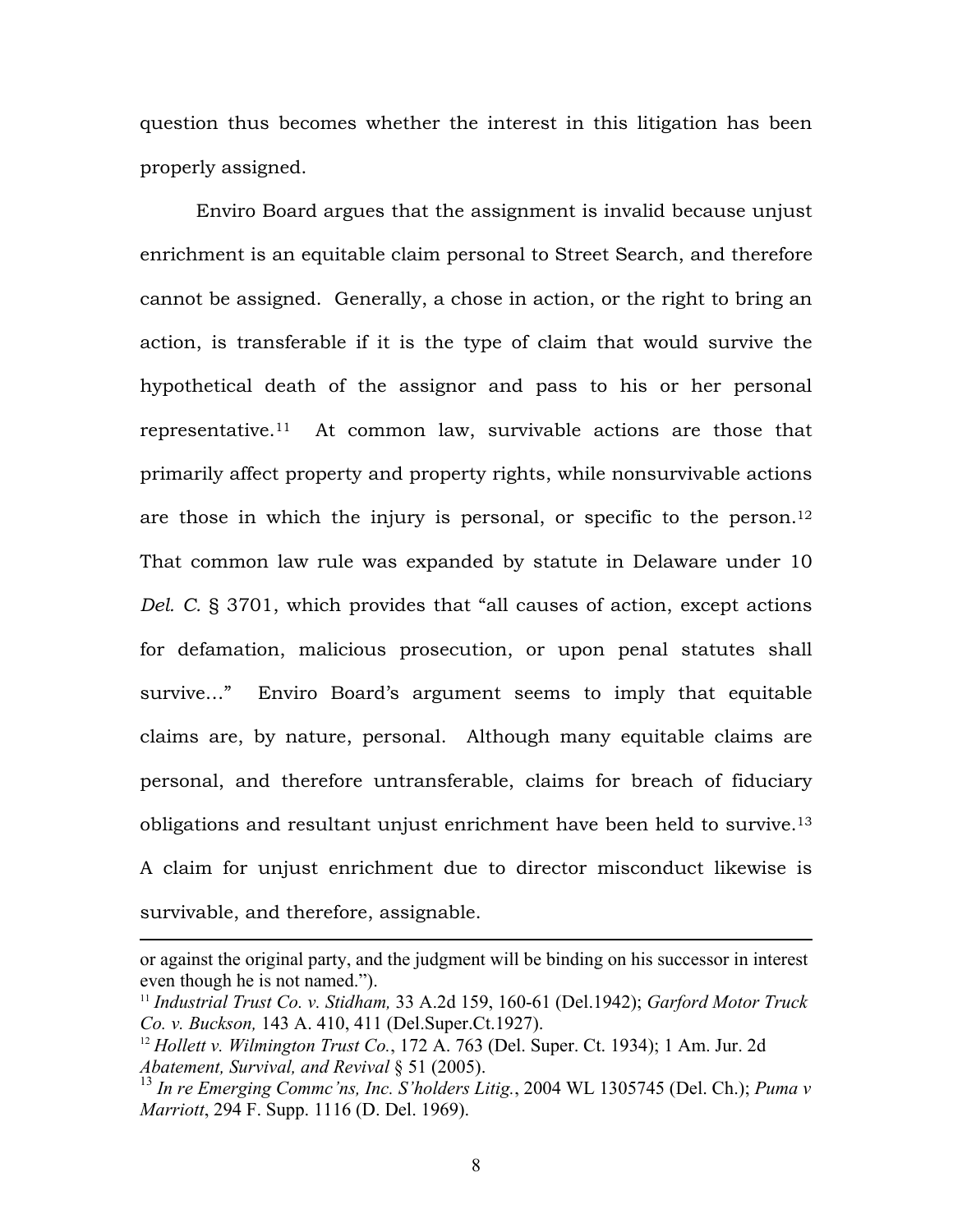Enviro Board also contends that the assignment is invalid because it is champertous. Champerty is "an agreement between the owner of a claim and a volunteer that the latter may take the claim and collect it, dividing the proceeds with the owner, if they prevail; the champertor to carry on the suit at his own expense." $14$  The doctrine of champerty prohibits such agreements only in the case of "strangers" to the action – those who have no legal interest in the subject matter of the dispute, or those who have no relation to either of the parties to the dispute.[15](#page-8-1) An agreement is not champertous where the assignee has some legal or equitable interest in the subject matter of the litigation independent from the terms of the assignment[.16](#page-8-2)

A&R contends that the assignment is not champertous because A&R is not a stranger to the litigation at bar. The interest A&R claims is a distant one. A&R is an investor in Street Search Advisors, LLC, which manages Plaintiff. A&R therefore maintains that it has an interest in the recovery of funds that may include investment principle it provided. This interest is sufficient, according to A&R, because no case law requires a direct interest to avoid champerty.

A&R's contention that no case law requires a direct interest, that *any* interest is sufficient, is inapt. The law clearly requires a *legal*

<span id="page-8-0"></span> <sup>14</sup> *Gibson v. Gillespie*, 152 A. 589, 593 (Del. Super. Ct. 1928).

<span id="page-8-1"></span><sup>15</sup> *Bayard v. McLane*, 3 Del. (3 Harr.) 139, 208 (1840).

<span id="page-8-2"></span><sup>16</sup> *Drake v. Nw. Natural Gas Co.*, 165 A.2d 452 (Del. Ch. 1960).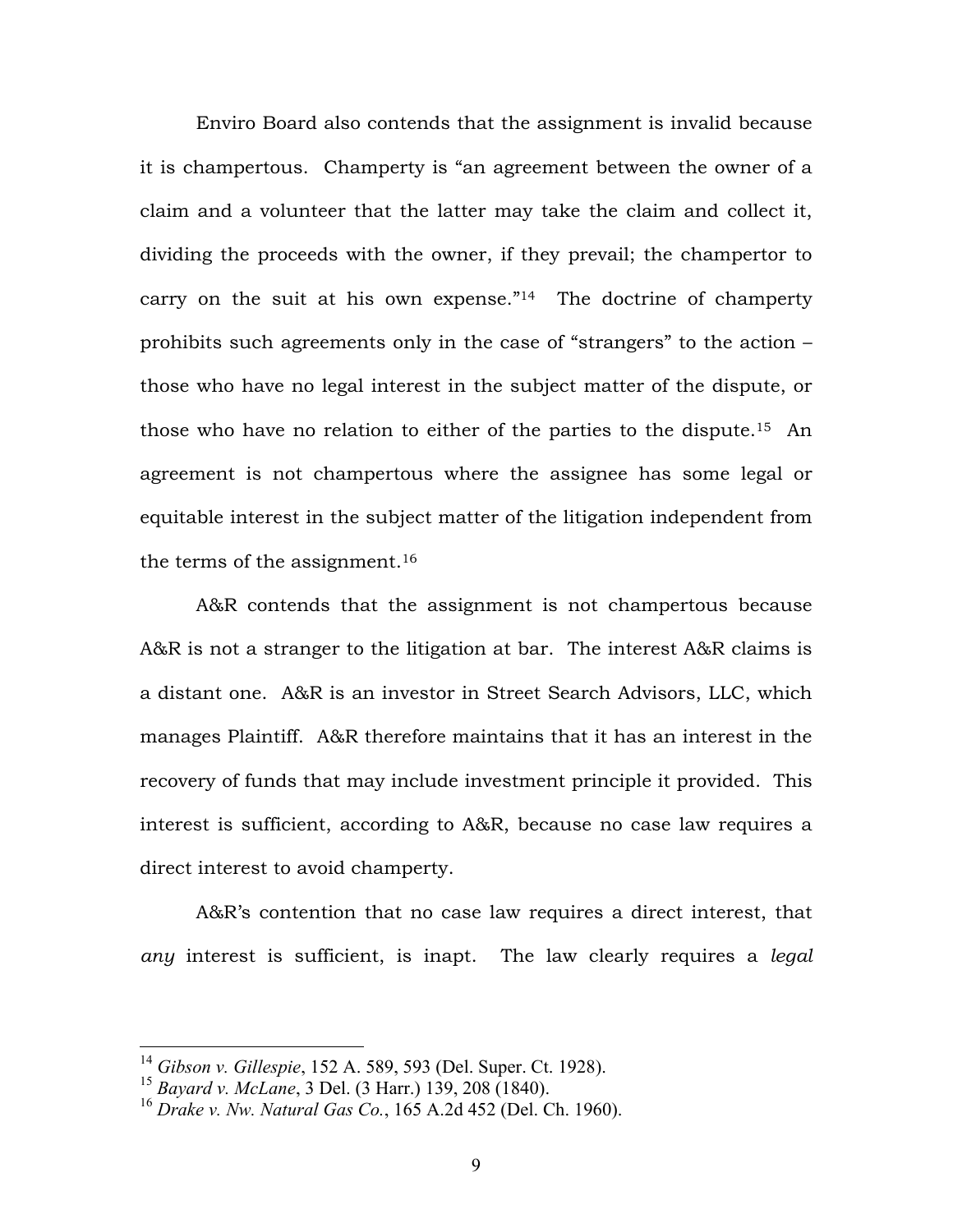interest in the litigation to avoid champerty.<sup>17</sup> In this case,  $A&R's$ interest as the investor in Plaintiff's management company does not evidence a legal interest **in the loan or contract at issue here**. Likewise, A&R's concern regarding recovering money due it by Street Search as a result of litigation in New Jersey does not provide it with a legal interest in the subject matter of this suit.

The Court does note that A&R's position that its interest as an investor in Street Search's management company (and therefore, presumably also Street Search, secondarily) is belied by the litigation in New Jersey. It is clear to this Court that neither an investor, once removed, nor an adversarial party to the plaintiff in an action, may claim an interest in legal proceedings with which it otherwise has no connection.

A&R also maintains that the assignment is not champertous because any proceeds from the litigation will not be shared. Rather, A&R argues, the assignment provides that A&R will retain the entire amount of any judgment recovered against Defendants. During oral argument, however, counsel for A&R disclosed that Plaintiff and A&R have been involved in litigation in New Jersey, and have reached a settlement agreement in that action, for an undisclosed sum. According to counsel, any proceeds from this action would be applied against the debt Street

<span id="page-9-0"></span><sup>&</sup>lt;sup>17</sup> *Id.* (holding that Delaware courts do not find assignments champterous where the assignee had a "*legal or equitable interest* in the subject matter [at bar]" other than the assignment at issue) (emphasis added). Even this low threshold cannot be met here because A&R has no interest whatsoever in the loan or contract at issue in this case.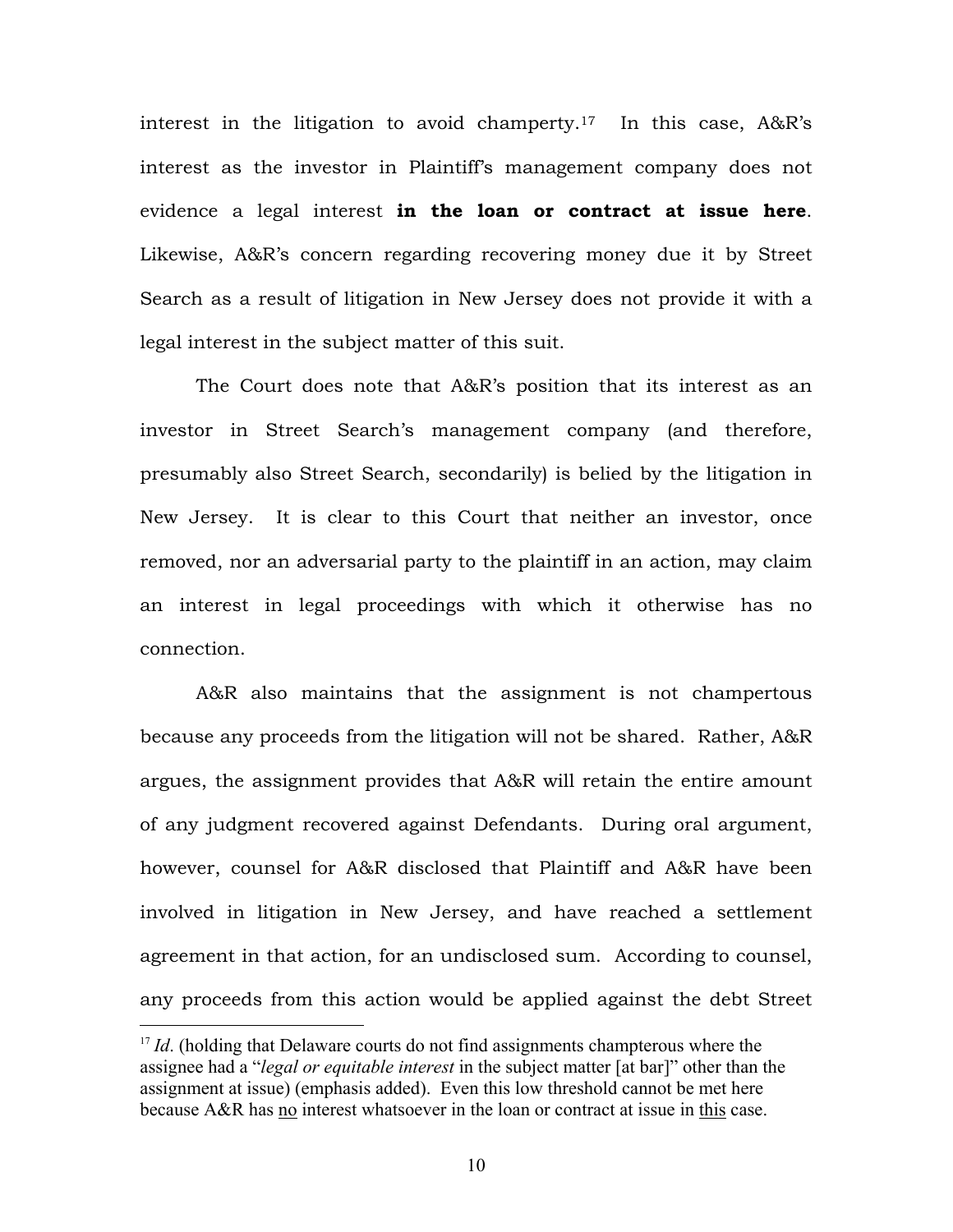Search incurred with A&R under the settlement agreement. The assignment contract supports this claim, indicating that A&R will "pursue the Claims in connection with a Settlement [Agreement]…" Thus, although A&R would retain the full amount of any proceeds from this litigation, Street Search will enjoy a decrease in, or satisfaction of, the debt it owes to A&R. The result of this arrangement is effectively a division of any received proceeds.

Alternately, if the Court were to accept A&R's claims that the assignment does not effectuate a division of the proceeds under the settlement agreement, the assignment would be unenforceable for lack of consideration. Every contract, to be enforceable, must contain good and valid consideration[.18](#page-10-0) Consideration generally consists of a benefit to a promisor, or detriment to a promisee[.19](#page-10-1) Delaware's transactional perspective on consideration permits a court to inquire into, and find, consideration for an agreement anywhere in the transaction, regardless of whether it was labeled or spelled out in the contract.[20](#page-10-2)

The Court, in enforcing contracts, does have an interest in ensuring that consideration exists, $21$  even though, strictly speaking, the adequacy of the consideration is not generally a question for judicial

<span id="page-10-0"></span> <sup>18</sup> *Corletto v. Morgan*, 89 A. 738 (Del. Super. Ct. 1914).

<span id="page-10-1"></span><sup>19</sup> *First Mortgage Co. v. Fed. Leasing Corp.*, 456 A.2d 794 (Del. 1982).

<span id="page-10-2"></span><sup>20</sup> *Equitable Trust Co. v. Gallagher*, 99 A.2d 49 (Del. Ch. 1953).

<span id="page-10-3"></span><sup>21</sup> *Thai Tantalum Inc. v. Fansteel Inc.*, 1992 WL 172678 (Del. Ch.) (inquiring into the transaction where the contract indicated the consideration for the sale was \$1.00 and "other good and valuable consideration," and finding that the "other valuable consideration appears to be the cancellation of a \$400,000 debt…").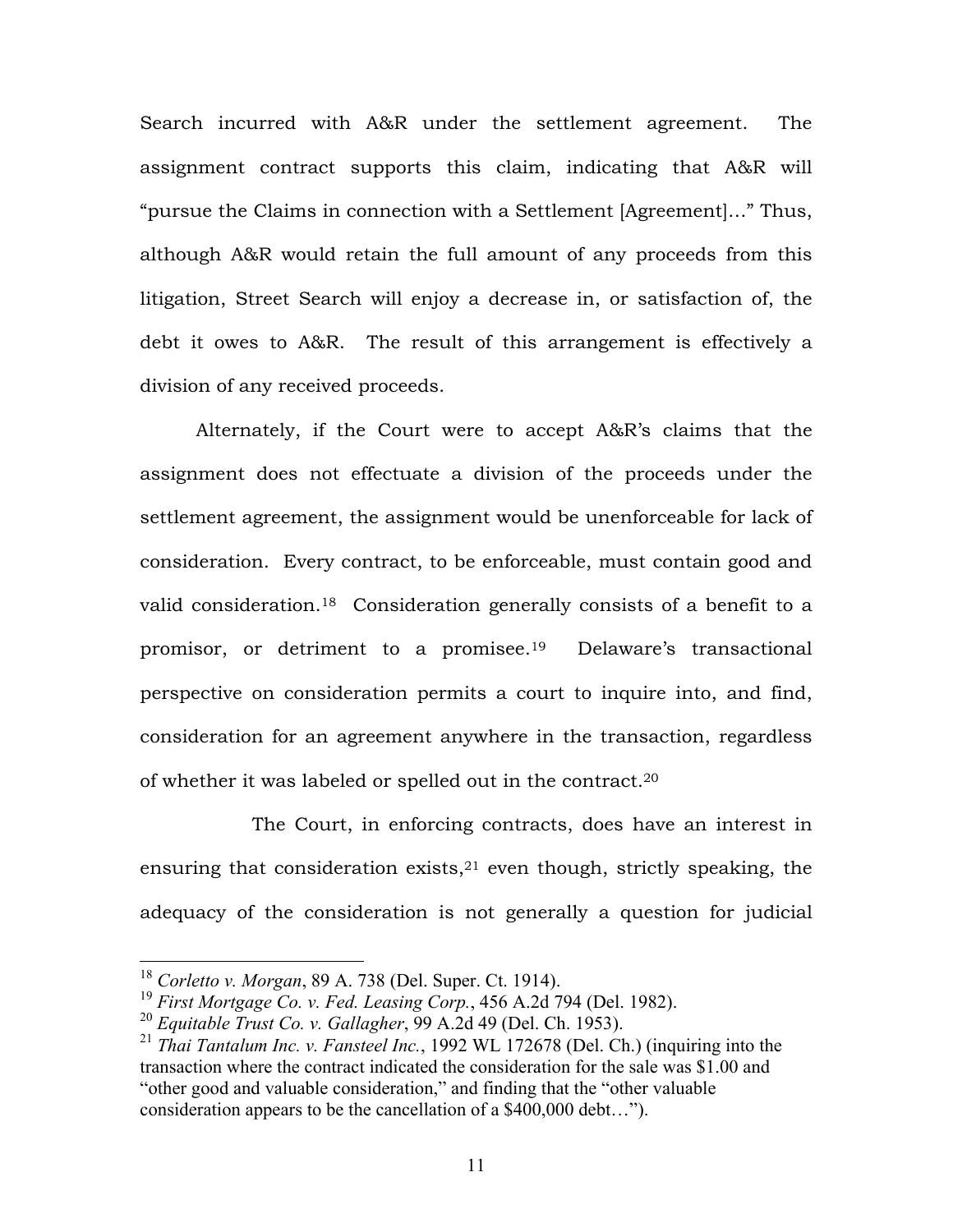determination[.22](#page-11-0) A&R's Assignment of Claims indicates that it was executed "in connection with a Settlement…" and that the agreement was made "for good and valuable consideration." Thus, the consideration for the assignment appears to be the cancellation of debt accrued under the settlement agreement in the litigation between Street Search and A&R in New Jersey with funds to be obtained from this action. The Court is unsure whether the assignment was an asset bargained for in the settlement agreement, or otherwise, because counsel for A&R never provided the settlement agreement, in draft or other form, despite repeated requests from the Court.

If, indeed, the assignment was executed in consideration of A&R's action to recoup monies owed A&R by Street Search, and thereby cancel Street Search's debt to A&R, the assignment is champertous. If that is not the case, the assignment is unenforceable by this Court for lack of consideration. Either way, the Court cannot permit a substitution of A&R for Street Search because A&R is not the real party-in-interest in this case.

## *Conclusions*

The Court did not misapprehend the facts or the law when it denied A&R's Motion to Intervene. A&R is not properly an intervenor because its interests in the litigation stems from an assignment of interest and A&R's interest, if any, is the same as Plaintiff's. A&R cannot

<span id="page-11-0"></span> <sup>22</sup> *Affiliated Enters., Inc. v. Waller*, 5 A.2d 257 (Del. 1939).